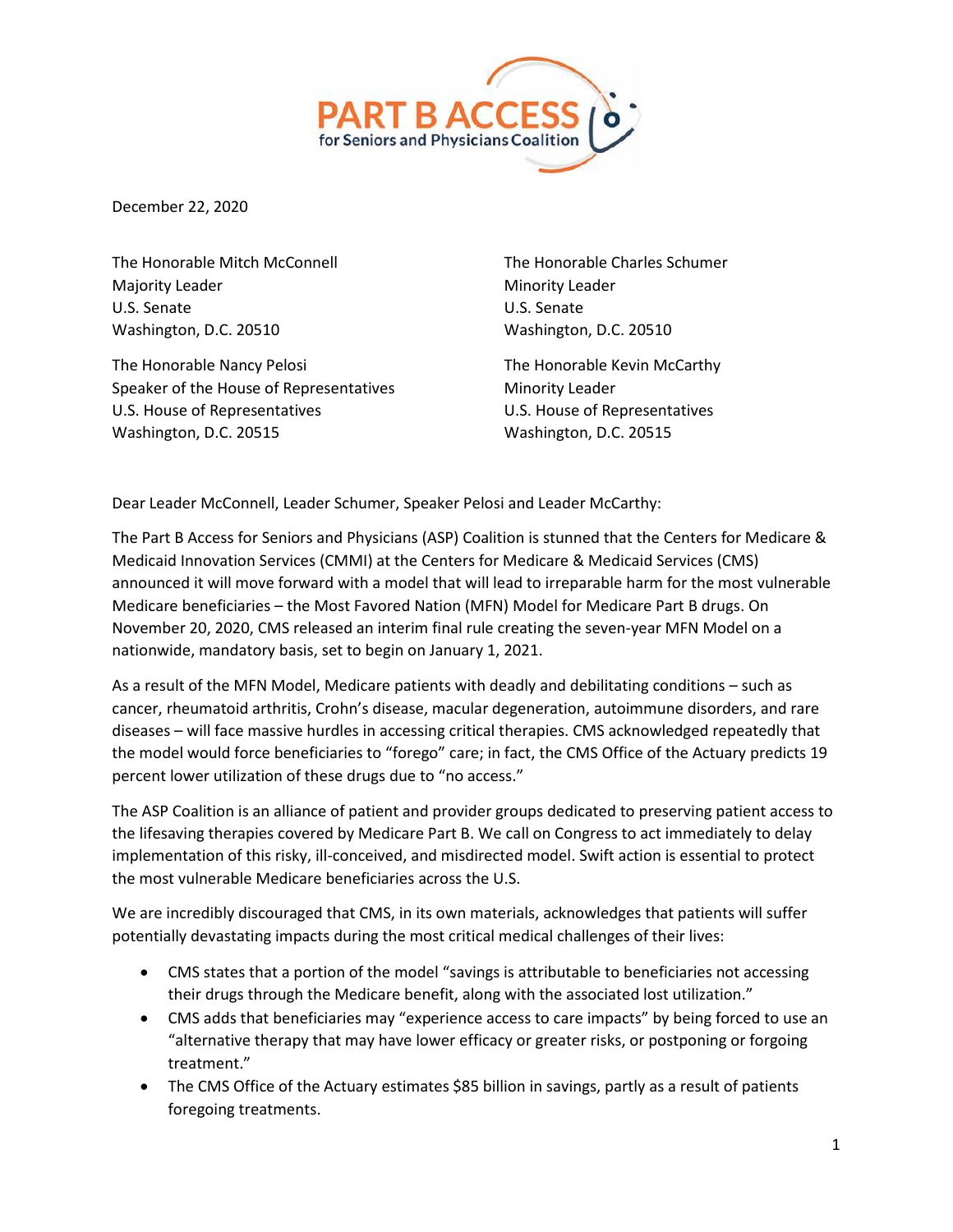

As a result of this ill-founded model, seniors will be forced to accept less effective treatments, or will lose access entirely – causing deadly or costly complications that could have been prevented.

Further, this dramatic new policy will force providers to decide between accepting reimbursement rates lower than the price they pay for drugs and choosing less-optimal treatments for their patients. This model will impact nearly all Part B providers and will have a disproportionate impact on patients of small and rural health care providers. Adding to the burdens of already struggling rural communities is the wrong policy for Medicare patients living in these areas.

We urge you to pass legislation to require an immediate delay of the MFN Model and look forward to working with you on patient-centered proposals to improve Medicare quality and value.

Sincerely, (355 signers listed below)

1in9: The Long Island Breast Cancer Action Coalition (Hewlett House)

ACT - Advancing CT Together Action CF Action Wellness ADAP Advocacy Association (aaa+) ADNP Kids Research Foundation Advocates for Responsible Care (ARxC) AIDS Delaware, Inc. Aimed Alliance Alabama Cancer Congress Alabama Society for the Rheumatic Diseases Alaska Rheumatology Alliance AliveAndKickn Allergy & Asthma Network Alliance for Patient Access (AfPA) ALS Association Northern New England Chapter American Academy of Allergy, Asthma & Immunology (AAAAI) American Academy of Neurology American Academy of Ophthalmology American Autoimmune Related Diseases Association (AARDA) American Behcet's Disease Association (ABDA) American Bone Health American College of Rheumatology American Gastroenterological Association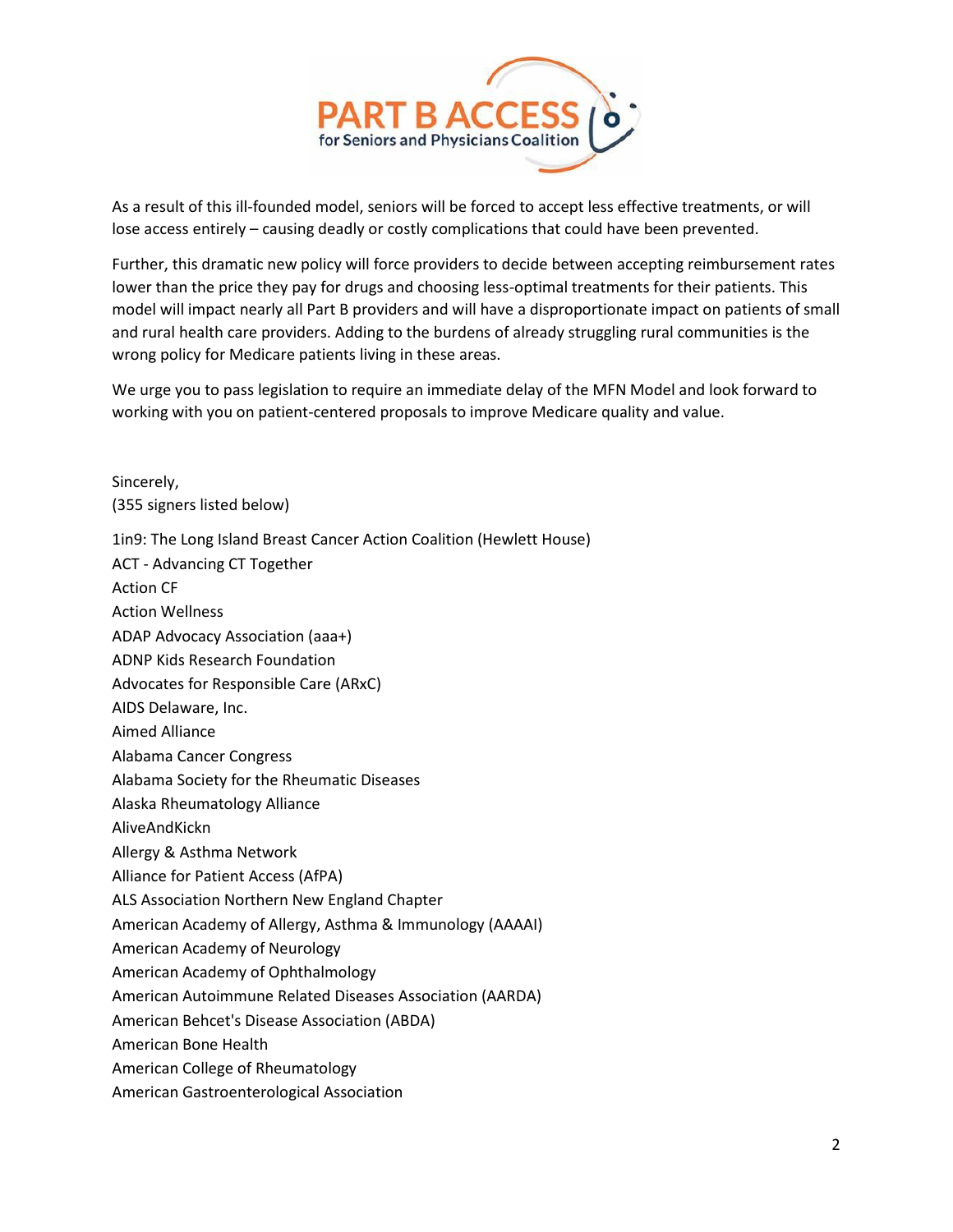

- American Glaucoma Society
- American Kidney Fund
- American Liver Foundation
- American Medical Women's Association
- American Partnership for Eosinophilic Disorders
- American Society for Bone and Mineral Research
- American Society of Cataract and Refractive Surgery
- American Society of Hematology
- American Society of Retina Specialists
- American Urological Association
- Angelman Syndrome Foundation
- Applied Pharmacy Solutions
- Arizona Aunt Rita's Foundation
- Arizona Bioindustry Association, Inc. (AZBio)
- Arizona Myeloma Network (AzMN)
- Arizona Ophthalmological Society
- Arkansas Rheumatology Association
- Arthritis Foundation
- Association for Clinical Oncology
- Association of Community Cancer Centers (ACCC)
- Association of Northern California Oncologists (ANCO)
- Association of Women in Rheumatology (AWIR)
- Asthma and Allergy Foundation of America
- Beacon Charitable Pharmacy
- BIO Alabama
- BIO El Paso -Juarez
- Bio Nebraska Life Sciences Association
- Bio North Texas
- Biocom California
- BioCT
- BioFlorida
- BioForward Wisconsin
- BioKansas
- BioME
- BioNJ
- BioOhio
- Bioscience Association of North Dakota
- Bioscience Association of West Virginia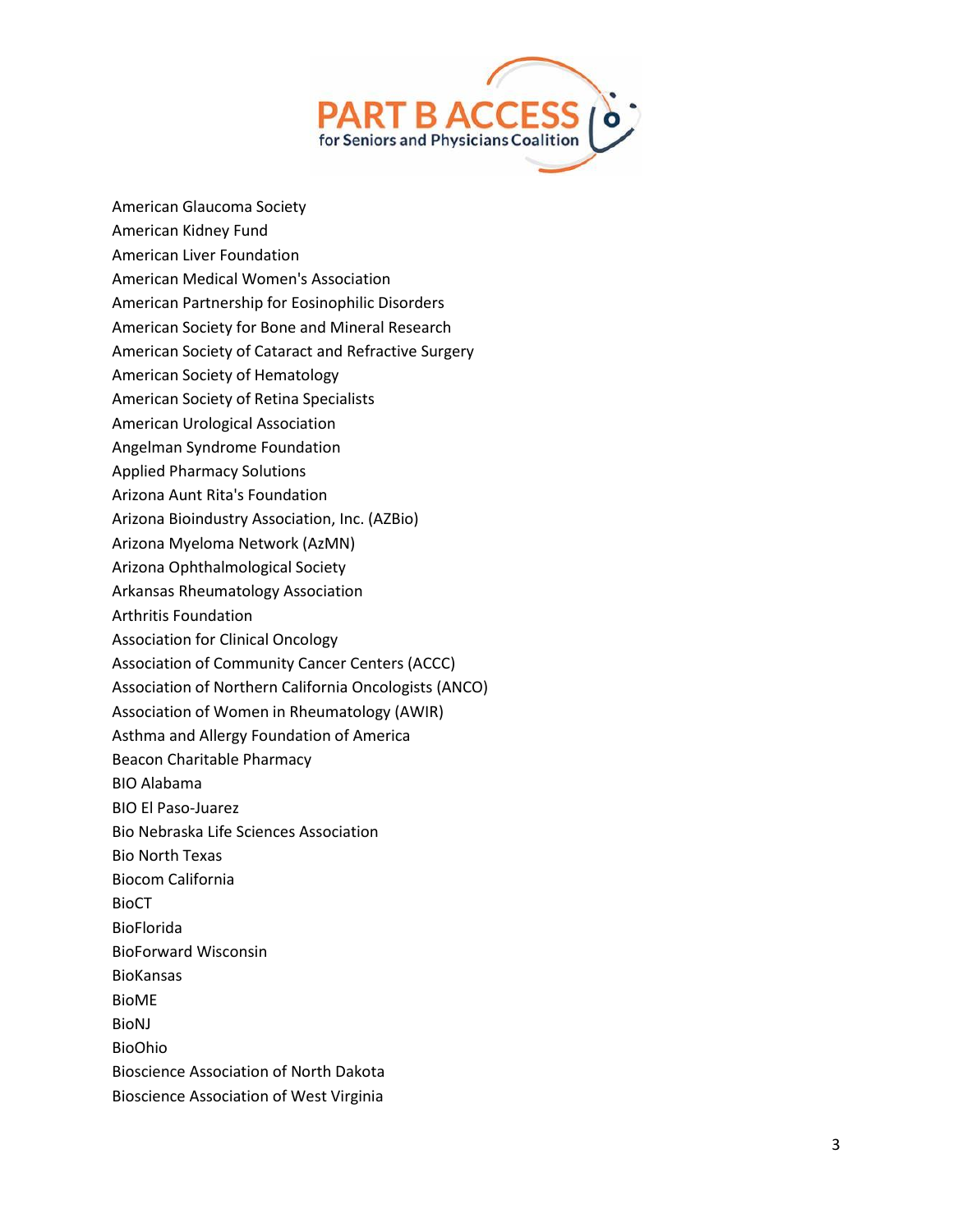

- Biotechnology Innovation Organization
- BioUtah
- Black Women's Health Imperative
- Brain Injury Alliance of Arizona
- Breaking The SSickle Cell Cycle Foundation, Inc.
- Brenda's Brown Bosom Buddies, Inc.
- California Academy of Eye Physicians and Surgeons
- California Access Coalition
- California Chronic Care Coalition
- California Hepatitis C Task Force
- California Hispanic Chambers of Commerce
- California Life Sciences Association (CLSA)
- California Medical Association
- California Rheumatology Alliance (CRA)
- Cancer Awareness Network for Children Inc.
- Cancer Caregivers AZ
- Cancer Lifeline
- Cancer Pathways
- Cancer Support Community Arizona
- Caregiver Action Network
- Caregiver Voices United
- Caring Ambassadors Program
- Carrie's TOUCH Breast Cancer Organization
- Casey Eye Institute Oregon Health and Science University
- Centro de Mi Salud, LLC
- Charleston Parkinson's Support Group
- Christian Council of Delmarva
- Chronic Care Collaborative
- Chronic Care Policy Alliance
- Chronic Disease Coalition
- Chronic Disease Prevention Council
- CLL Society
- Coalition of Hematology Oncology Practices (CHOP)
- Coalition of State Rheumatology Organizations (CSRO)
- Coalition of Texans with Disabilities (CTD)
- Coalition of Wisconsin Aging and Health Groups
- Color of Crohn's & Chronic Illness
- Colorado BioScience Association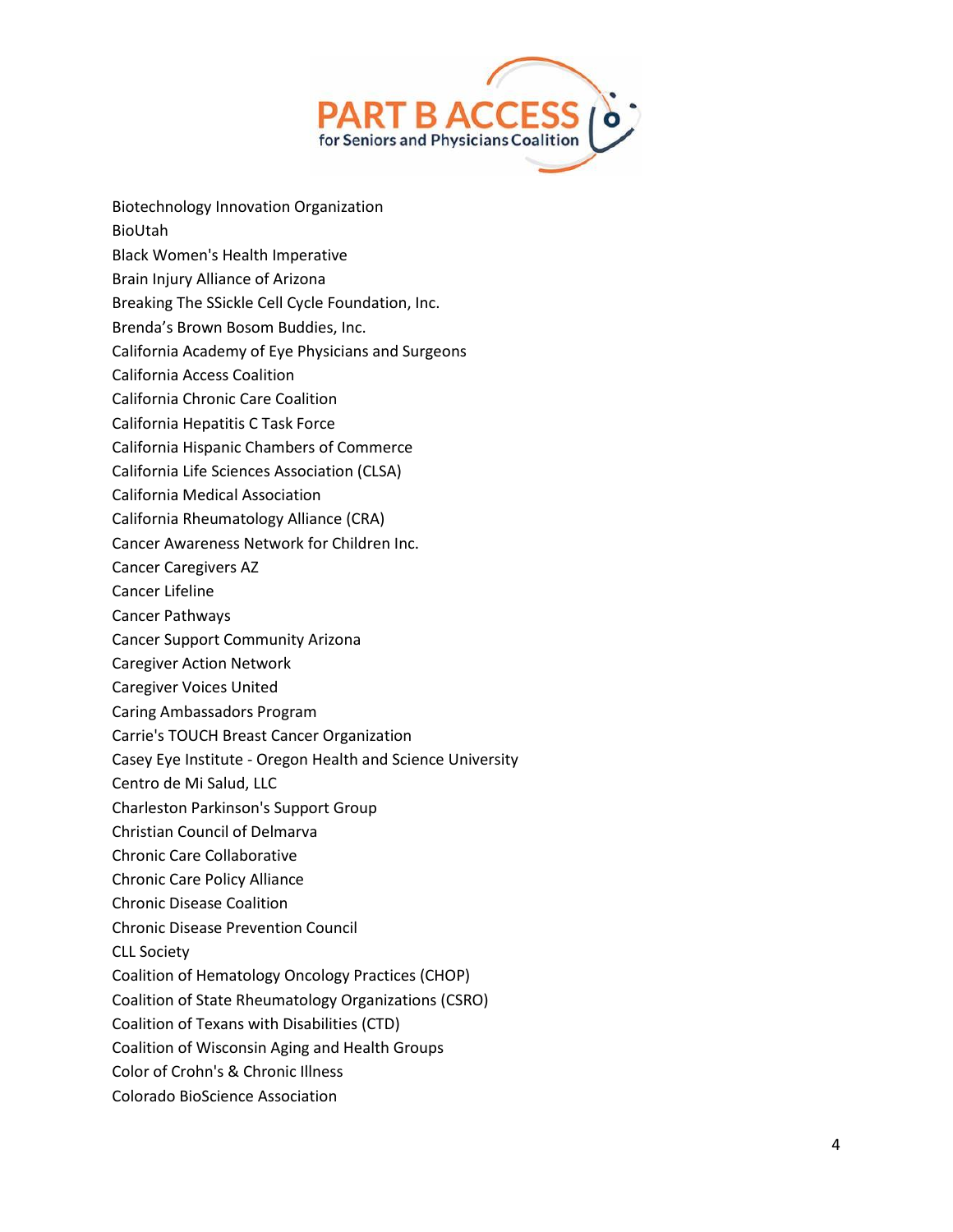

Colorado Gerontological Society Colorado Rheumatology Association Colorado State Grange Combined Health Agencies Drive (CHAD) of Nebraska Community Access National Network (CANN) Community Health Action Network Community Liver Alliance Community Oncology Alliance (COA) Connecticut Bioscience Growth Council Connecticut State Medical Society (CSMS) Council for Affordable Health Coverage Council of State Bioscience Associations Cutaneous Lymphoma Foundation Cystic Fibrosis Research, Inc. (CFRI) Delaware BioScience Association, Inc. Delaware Society of Clinical Oncology Denali Oncology Group Digestive Health Physicians Association (DHPA) Easterseals Economic Development Corporation of New Haven Empire State Hematology and Oncology Society Fabry Support and Information Group Familia Unida Living with MS Florida Society of Clinical Oncology (FLASCO) Florida Society of Rheumatology Free ME from Lung Cancer GBS|CIDP Foundation International Georgia Bio Georgia Society of Rheumatology Gilda's Club South Florida Global Colon Cancer Association Global Healthy Living Foundation Global Liver Institute GO2 Foundation for Lung Cancer Hawaii Society of Clinical Oncology Health Education Advocacy Learning (HEAL) Collaborative Healthcare Institute of New Jersey (HINJ) Healthcare Leadership Council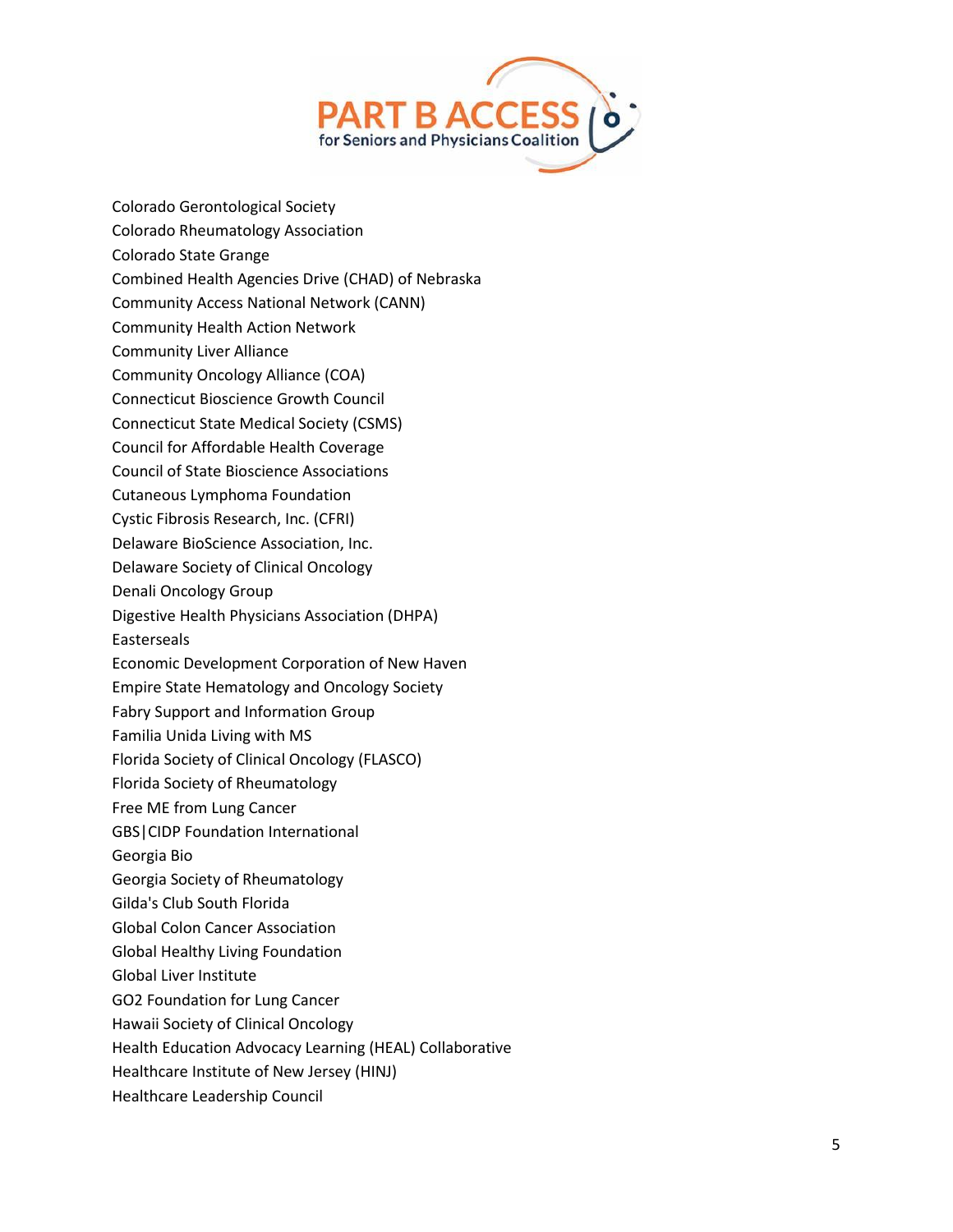

## HealthHIV

- HealthyWomen
- Hepatitis C Mentor and Support Group (HCMSG)
- ICAN International Cancer Advocacy Network
- Idaho Medical Association
- Idaho Society of Clinical Oncology
- Illinois Biotechnology Innovation Organization (iBIO)
- Illinois Medical Oncology Society
- Illinois Society for the Prevention of Blindness
- Illinois Society of Eye Physicians & Surgeons (ISEPS)
- Indiana Academy of Ophthalmology (IAO)
- Indiana Health Industry Forum (IHIF)
- Indiana Oncology Society
- INDUNIV Research Center, Inc.
- Infusion Access Foundation
- Infusion Providers Alliance
- International Association of Hepatitis Task Forces (IAHTF)
- International Foundation for Autoimmune & Autoinflammatory Arthritis (AiArthritis)
- International Myeloma Foundation
- International Pemphigus and Pemphigoid Foundation
- Intrafusion
- ION Solutions
- Iowa Biotechnology Association
- Iowa Oncology Society
- Iowa State Grange
- Jewish Family Services of Delaware
- Kansas Society of Clinical Oncology
- Kansas Society of Eye Physicians & Surgeons (KSEPS)
- KCCure
- Kentuckiana Rheumatology Alliance
- Kentucky Access to Care Coalition
- Kentucky Life Sciences Council
- KidneyCAN (Cancer Action Network)
- Large Urology Group Practice Association (LUGPA)
- Las Vegas HEALS
- Latino Diabetes Association
- Life Science Tennessee
- Life Science Washington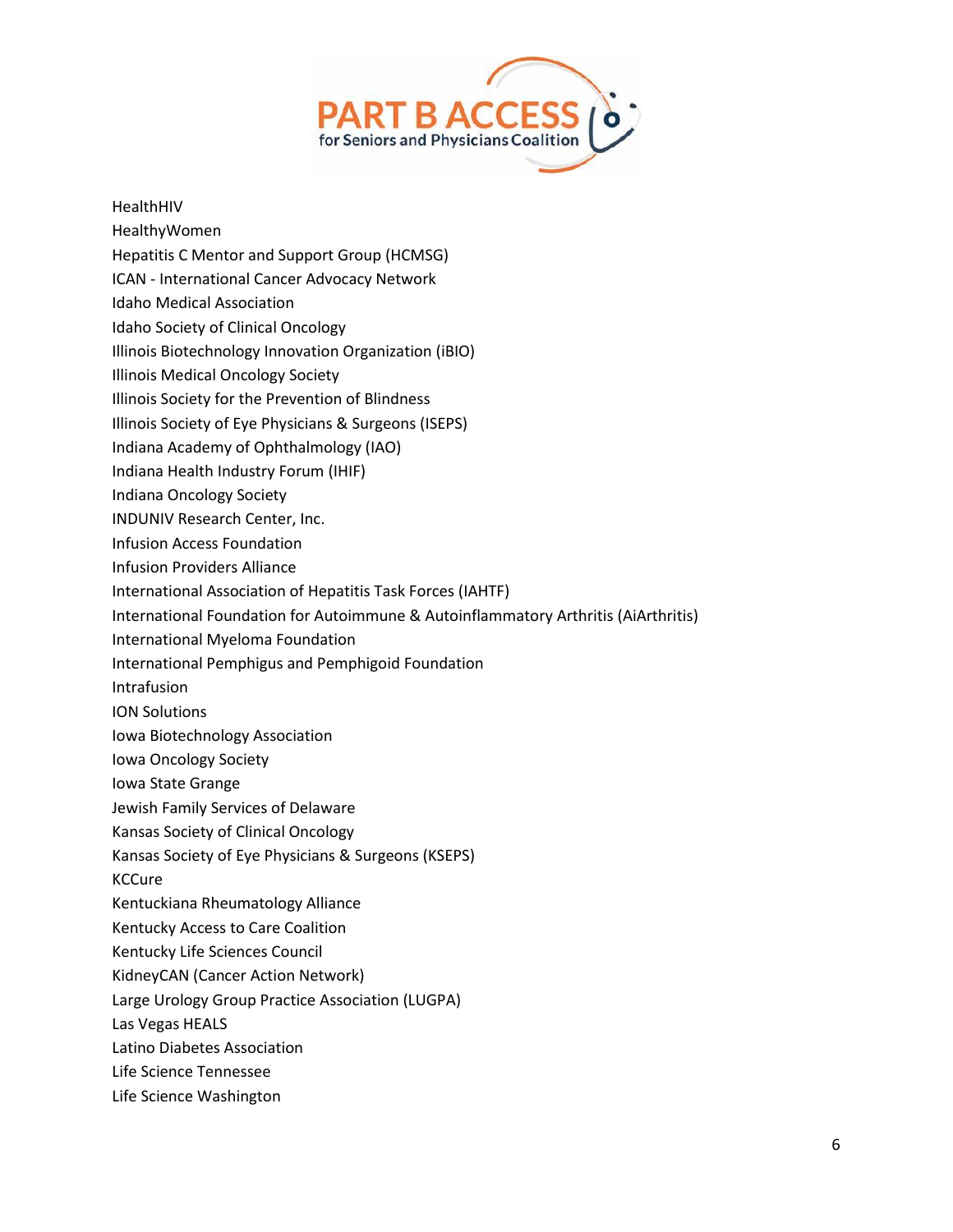

- Life Sciences Pennsylvania
- Liver Coalition of San Diego
- Louisiana BIO
- Louisiana Oncology Society
- Lung Cancer Research Foundation
- Lupus and Allied Diseases Association, Inc.
- Lupus Foundation New England
- Lupus Foundation of America
- Lupus Foundation of Arkansas, Inc.
- Lupus Foundation of Colorado
- Lupus Foundation of Southern Arizona
- Lupus of Nevada
- Maryland DC Society of Clinical Oncology
- Maryland Society for the Rheumatic Diseases (MSRD)
- Maryland State Grange
- Maryland Technology Council
- Massachusetts Biotechnology Council (MassBio)
- Massachusetts, Maine & New Hampshire Rheumatology Association
- Meals on Wheels of Wake County
- Medical Association of Georgia
- Medical Center of the Americas Foundation
- Medical Oncology Association of Southern California, Inc. (MOASC)
- Medical Society of the State of New York
- Medical Society of Virginia
- Men's Health Network
- Michigan Biosciences Industry Association (MichBio)
- Michigan Lupus Foundation
- Michigan Osteopathic Association
- Michigan Society of Eye Physicians and Surgeons (MiSEPS)
- Michigan Society of Hematology and Oncology (MSHO)
- MidWest Rheumatology Association
- Minnesota Independent Physicians Association
- Minnesota Society of Clinical Oncology
- Mississippi Arthritis and Rheumatism Society (MSARS)
- Mississippi Oncology Society
- Mississippi Psychiatric Association
- Mississippi State Medical Association
- Missouri Biotechnology Association (MOBIO)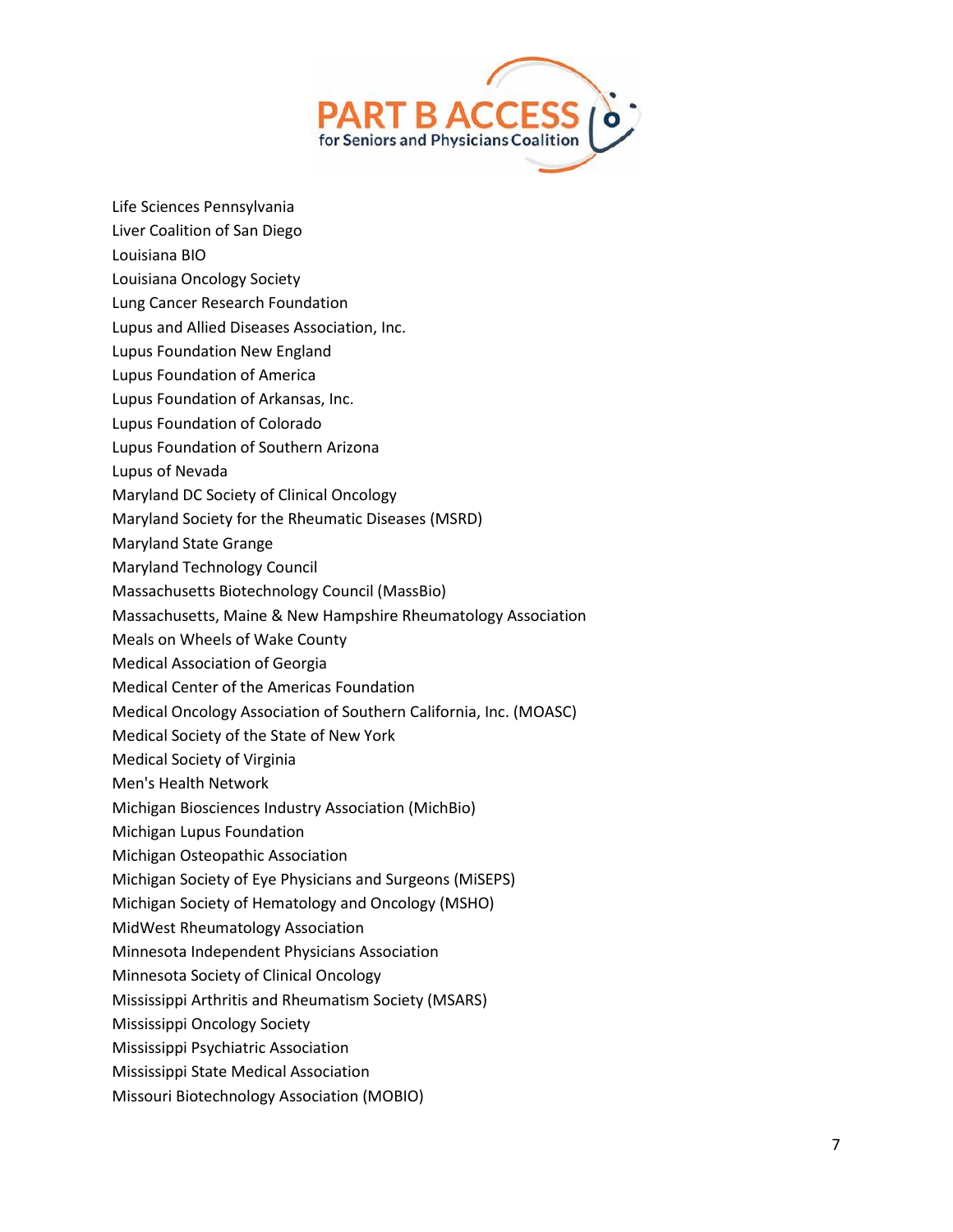

- Missouri Oncology Society
- MLD Foundation
- Montana Bioscience Association
- Montana State Oncology Society
- Multiple Sclerosis Foundation
- My Style Matters
- My Three Sicklers (MTS) Sickle Cell Foundation
- National Alliance of State Prostate Cancer Coalitions
- National Association of Hispanic Nurses Houston
- National Association of Nutrition and Aging Services Programs
- National Coalition for LGBT Health
- National Community Oncology Dispensing Association (NCODA)
- National Comprehensive Cancer Network
- National Consumers League
- National Eczema Association
- National Grange
- National Hispanic Council on Aging
- National Hispanic Medical Association
- National Indian Council on Aging
- National Infusion Center Association (NICA)
- National Medical Association (NMA)
- National Minority Quality Forum
- National Oncology State Network (NOSN)
- National Organization of Rheumatology Managers (NORM)
- National Psoriasis Foundation (NPF)
- National Puerto Rican Chamber of Commerce
- Nebraska Academy of Eye Physicians and Surgeons
- Nebraska Oncology Society
- Nebraska Rheumatology Society
- Nevada Chronic Care Collaborative
- Nevada Oncology Society
- New Jersey Association of Mental Health and Addiction Agencies, Inc. (NJAMHAA)
- New Jersey Mayors Committee on Life Sciences
- New Jersey Rheumatology Association (NJRA)
- New Mexico Biotechnology & Biomedical Association (NMBio)
- New Mexico Business Coalition (NMBC)
- New Mexico Society of Clinical Oncology NMSCO
- New York State Rheumatology Society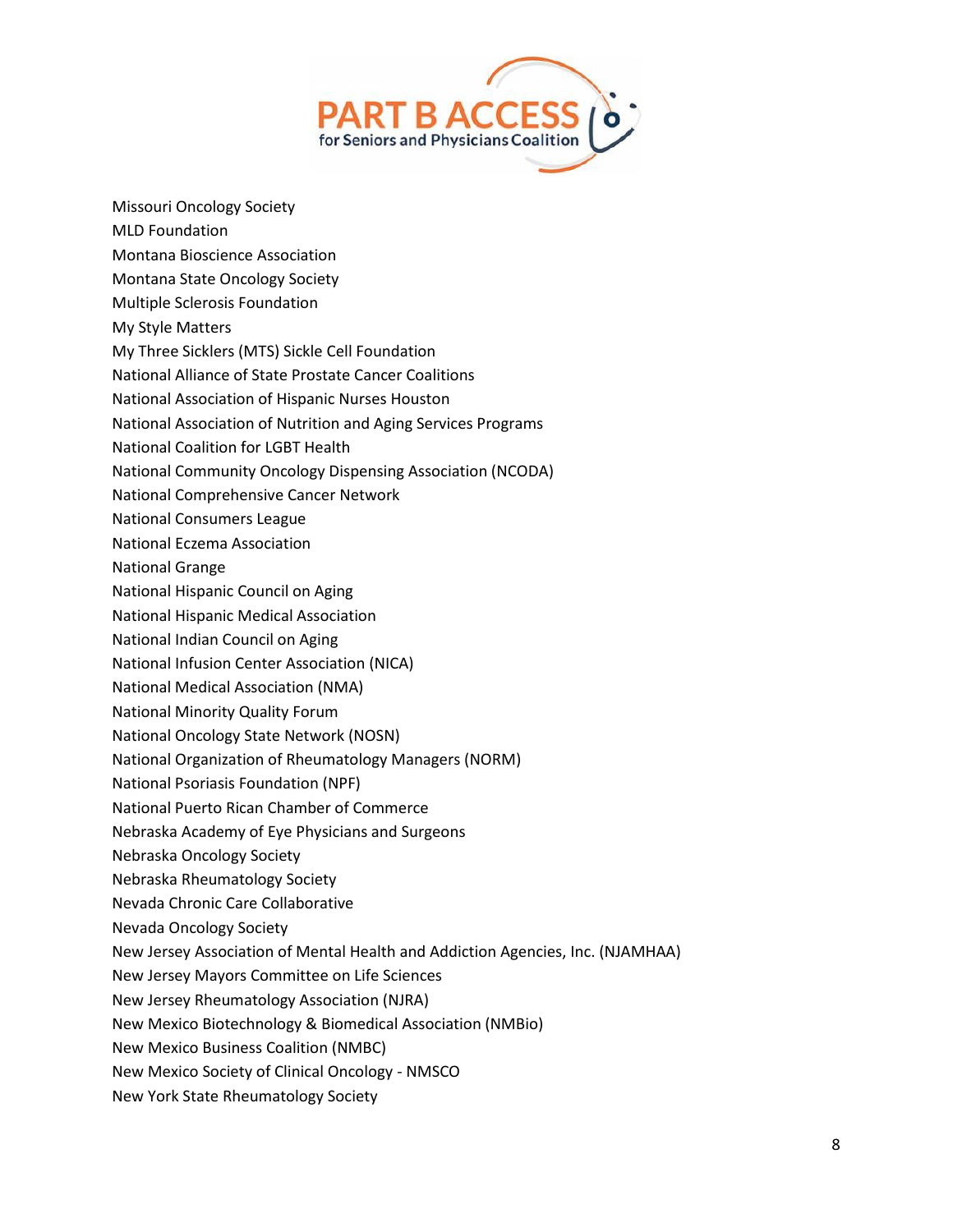

## NewYorkBIO

- North Carolina Biosciences Organization (NCBIO)
- North Carolina Medical Society
- North Carolina Oncology Association
- North Carolina Rheumatology Association (NCRA)
- North Carolina Society of Eye Physicians and Surgeons (NCSEPS)
- North Carolina State Grange
- Northeast Ohio Black Health Coalition
- Northern New England Clinical Oncology Society
- Ohio Association of Rheumatology
- Ohio Federation for Health Equity and Social Justice
- Ohio Hematology Oncology Society
- Oklahoma Society of Clinical Oncology
- Oncology Managers of Florida
- Oregon Bioscience Association
- Oregon Rheumatology Alliance
- Oregon Society of Medical Oncology (OSMO)
- Patients Rising Now
- Pennsylvania Academy of Ophthalmology
- Pennsylvania Prostate Cancer Coalition
- Pennsylvania Rheumatology Society
- Pennsylvania Society of Oncology & Hematology
- Philadelphia Rheumatism Society
- Physicians Advocacy Institute
- Platelet Disorder Support Association
- Premier Oncology Hematology Management Society (POHMS)
- Prevent Blindness
- Prevent Blindness Georgia
- Prevent Blindness Iowa
- Prevent Blindness North Carolina
- Prevent Blindness Wisconsin
- Prevent Blindness, Ohio Affiliate
- Prostate Health Education Network, Inc.
- Psychosocial Rehabilitation Association of New Mexico
- Puerto Rico Hematology and Medical Oncology Association
- Pulmonary Hypertension Association
- Rare Access Action Project
- Regarding Cancer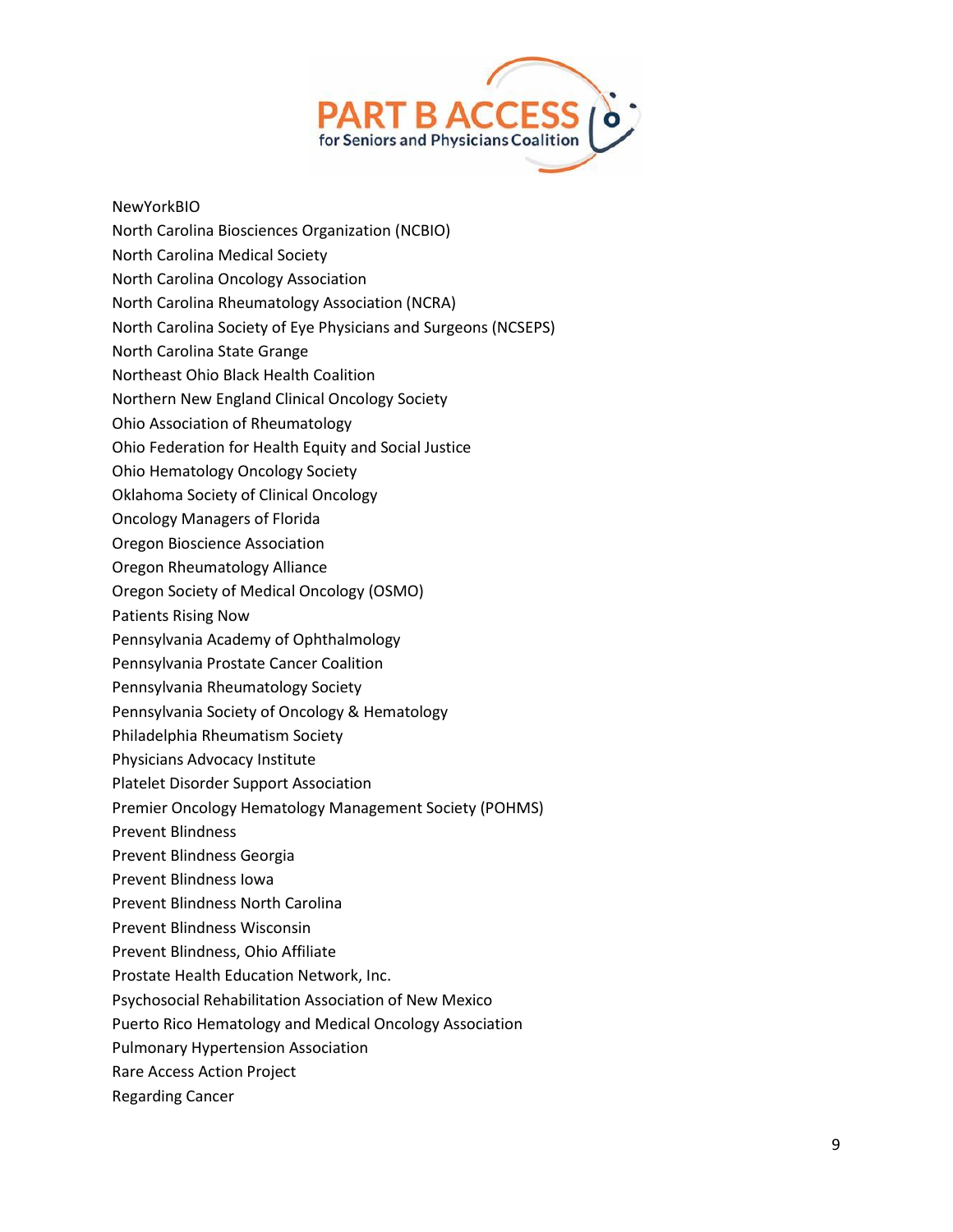

## RetireSafe

Rheumatism Society of the District of Columbia Rheumatology Alliance of Louisiana (RAL) Rheumatology Association of Minnesota and the Dakotas Rheumatology Association of Nevada Rheumatology Nurses Society RI Bio Richmond Academy of Medicine Rio Grande Valley Partnership Rocky Mountain Oncology Society Rocky Mountain Stroke Center Rush To Live Rutgers-RWJ Medical School Rx in Reach GA Coalition Rx Partnership SCBIO Sick Cells - A Sickle Cell Disease Organization Society for Gynecologic Oncology Society of Utah Medical Oncologists South Carolina Medical Association South Carolina Oncology Society South Carolina Rheumatism Society South Dakota Biotech Association South Florida Cancer Association Stanford University School of Medicine State Grange of Minnesota State of Texas Association of Rheumatologists (STAR) State of West Virginia Rheumatology Society Survivors Cancer Action Network Tennessee Oncology Practice Society (TOPS) Tennessee Rheumatology Society Texas Healthcare and Bioscience Institute (THBI) Texas Kidney Foundation Texas Medical Association Texas Ophthalmological Association Texas Society of Clinical Oncology The Arizona Clinical Oncology Society The Headache and Migraine Policy Forum